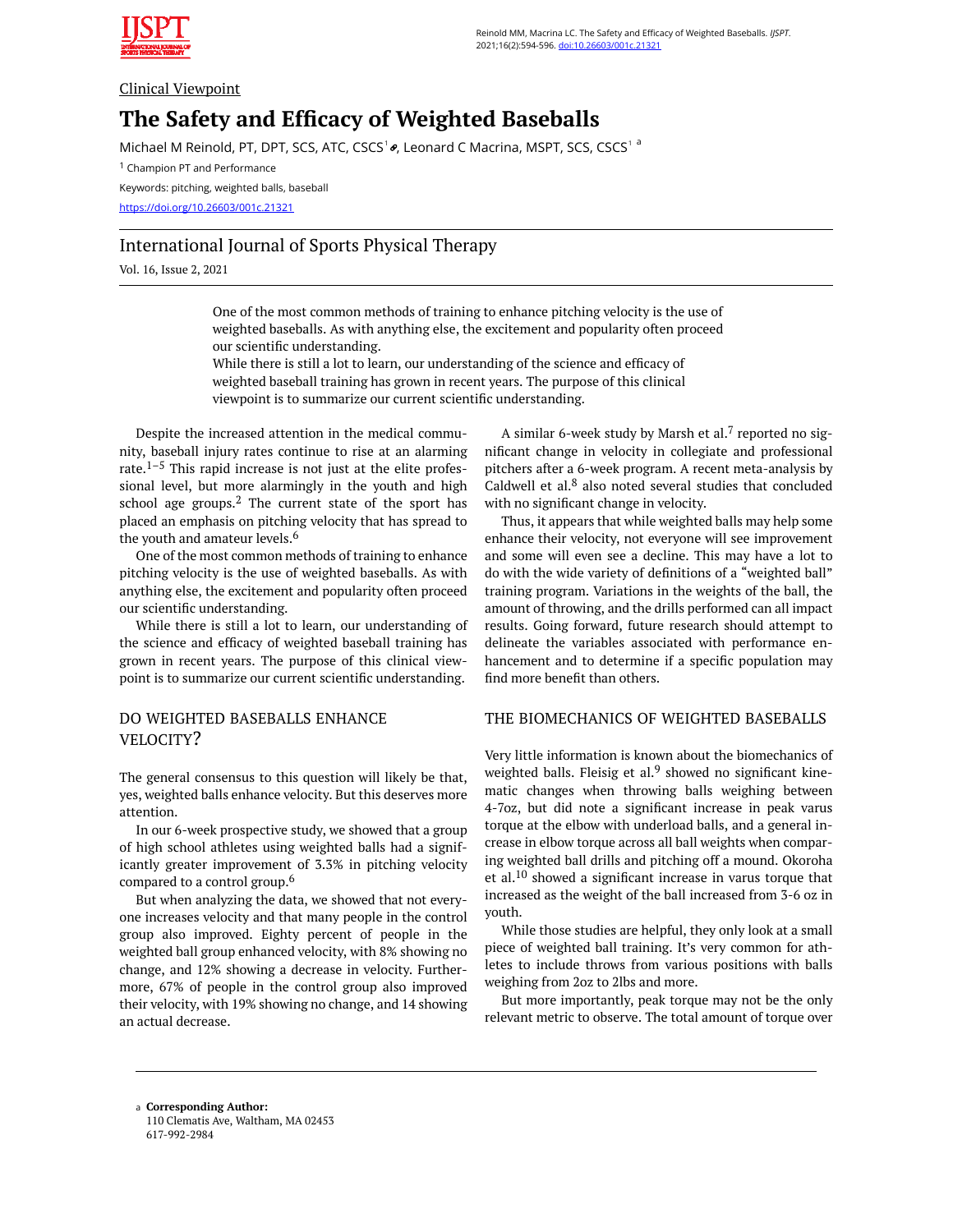the course of the throw and the contribution of muscular fatigue should not be overlooked. Both could theoretically stress both the static and dynamic stabilizers of the shoulder and elbow.

Future research should continue to look at the biomechanics as programs evolve.

#### THE MECHANISM OF VELOCITY ENHANCEMENT

As we continue to study weighted ball programs, there is still some uncertainty as to why they may help enhance velocity. However, recent research from our group has shed some light on this that may explain both the mechanism of efficacy, as well as the potential injury risk.

Subjects in our 6-week program study showed a significant increase in shoulder external rotation of 5 degrees at the conclusion of the study, which did not occur in the control group. This finding surprised us and led to our next study on the acute effects of weighted ball throwing on shoulder range of motion  $(ROM).<sup>11</sup>$ 

In this study, we showed that subjects that threw overload weighted balls had a significant increase in shoulder ROM that increased as the weight of the ball increased. Throwing 16-32oz balls for a total of 27 throws at largely submaximal intensities resulted in an 8-degree increase in passive shoulder external rotation. It should be noted that in a past study of ours, we showed that professional pitchers that threw a 45 pitch session off the mound at full intensity did not show a change in external rotation ROM.<sup>12</sup>

Past studies have shown that pitching velocity is correlated to shoulder external rotation, however, this also correlated to increased stress.<sup>13–16</sup> Based on these studies, it appears that the gain in external rotation ROM from throwing weighted balls is likely the contributing factor to velocity improvements.

#### THE SAFETY OF WEIGHTED BALL PROGRAMS

While performance enhancement is important for athletes, doing so in a way that does not significantly increase injury risk is also important. In our prospective study on weighted ball training, we showed that almost 25% of subjects sustained an injury to their shoulder or elbow. Most injuries occurred in the subsequent baseball season, not during the program. To date, this is the only study to follow players after a program. This matches our anecdotal experience and of others.

Based on what we have learned, this seems to make sense. We know that throwing weighted balls is an added stress to the joints. We know that they increase shoulder external rotation. We know that this can enhance velocity, but also increase stress on the arm.

### THE FUTURE OF WEIGHTED BALL TRAINING

While we have learned so much over the last several years, there is still much more to learn. Future research should continue to explore the safest and most effective use of weighted balls for training.

It all comes down to physics. Weighted balls aren't evil and aren't the cause of injuries. They just change the stress. They also aren't magical and don't work to enhance velocity with everyone. If we are going to try to find ways to enhance performance without sustaining injuries, we need to understand this simple fact and build programs based on science.

We are also overdosing some of our athletes if we don't plan these programs appropriately. Taking a break from throwing off a mound is important to reduce overuse injuries. Olsen et al. previously showed that pitching less than 8 months out of the year can reduce injuries by 500%.17 The previous thought process in the baseball community was that these weighted ball programs can be used without consequence. However, it appears that weighted balls are equal to or more stressful than throwing off a mound.

#### RECOMMENDATIONS

Based on our current understanding of the science, we recommend the following:

- Moving away from generic programs used by a variety of athletes, or entire groups of pitching staff, towards a more individualized program is imperative.
- Strict inclusion and exclusion criteria need to be established prior to initiating a program.
- Programs with extreme weights or volume should be avoided in the skeletally immature athlete until a proper physical base is established
- Programs should be scaled based on the level and experience of the player.
- Different programs should be designed based on the time of the year and specific goals of the athlete.
- Workloads should be monitored to assure weighted balls are included in throw counts and overall program design
- Monitoring the athlete must be included to assure they are handling the added stresses that are involved.

In summary, when the activity being performed approaches the limits of soft tissue integrity, we need to assure we are dosing the program accordingly. More is not better. If we're going to utilize a program that pushes our physiological limits, then we need to be much more careful, follow the science, and be specific with the application.

Submitted: February 01, 2021 CDT, Accepted: February 28, 2021 CDT



This is an open-access article distributed under the terms of the Creative Commons Attribution 4.0 International License (CCBY-NC-SA-4.0). View this license's legal deed at https://creativecommons.org/licenses/by-nc-sa/4.0 and legal code at https://creativecommons.org/licenses/by-nc-sa/4.0/legalcode for more information.